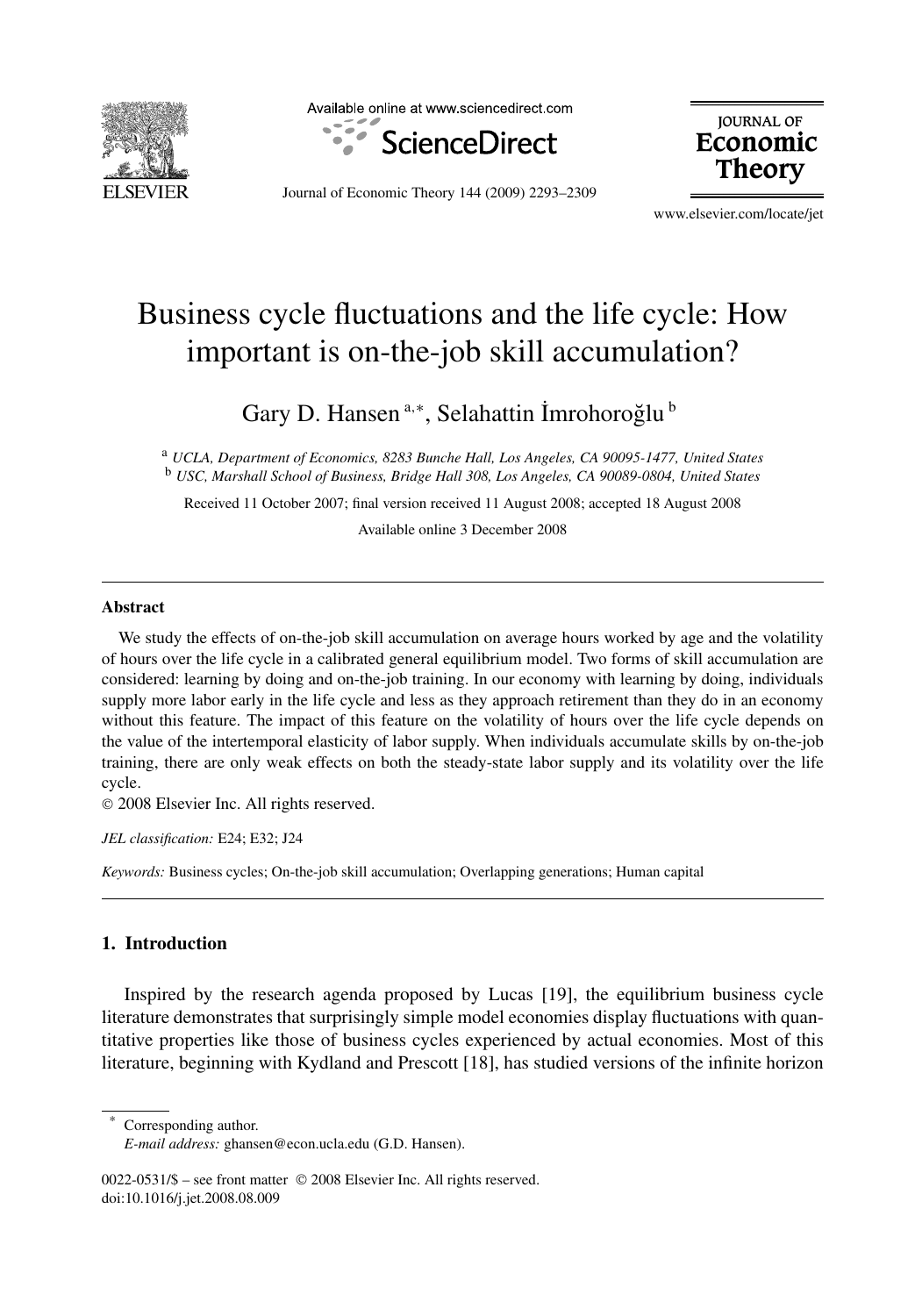stochastic growth model calibrated to match secular growth facts. Ríos-Rull [22] showed that this basic claim extends to stochastic life cycle economies where individuals respond to aggregate shocks differently depending on age.<sup>1</sup>

This work, as well as work by Gomme, Rogerson, Rupert and Wright [9], has used these models to study time averages of hours worked by age and the volatility of hours worked by age due to business cycle shocks.<sup>2</sup> A striking finding from this literature is that age-specific human capital seems essential for this type of model to account for the statistical properties of hours worked by age found in U.S. data. In the existing literature these human capital differences are modeled by multiplying individual hours worked by exogenous efficiency weights calibrated to match relative hourly earnings by age.<sup>3</sup> These calibrated efficiency weights increase while young, peak at prime age, and decline towards the end of an individual's working life.

The goal of this paper is to evaluate the usefulness of this assumption by exploring how the quantitative-theoretical findings of this literature are changed when the efficiency weights are endogenous rather than exogenous. In actuality, differences in productivity by age are the result of human capital accumulation, much of it obtained on-the-job. While young workers may be less productive than prime age workers and therefore earn less per hour, they also take into account whatever return from experience they receive from working. That is, their effective wage may be much higher than their current wage given that they will be compensated with higher wages in the future. These returns from experience are ignored when exogenous efficiency weights are assumed. In addition, the efficiency weights themselves will vary in response to shocks, potentially affecting the business cycle behavior of other endogenous variables. We study two forms of on-the-job skill accumulation in the context of a stochastic life cycle growth model: learning by doing (LBD) and on-the-job training  $(OJT)$ .<sup>4</sup> In the first case, human capital is perfectly complementary with providing productive labor services–human capital is accumulated simply as a result of working. This contrasts with the second case where no productive labor services are provided while spending time engaged in  $OJT<sup>5</sup>$  We then compare the results obtained with on-the-job skill accumulation with those from an economy with exogenous age-specific wage parameters. All three economies are calibrated so that the steady state values for the age-specific wage parameters are identical.

We find that introducing OJT gives steady state and business cycle properties that are essentially identical to the case without skill accumulation. LBD, on the other hand, affects both sets of properties significantly. In particular, the impact of learning by doing is greater when labor

<sup>2</sup> These papers follow the real business cycle tradition of measuring business cycle volatility by computing the percent standard deviation of time series that have been detrended using the Hodrick–Prescott filter.

<sup>&</sup>lt;sup>1</sup> Understanding why and how individuals respond to business cycle shocks as they grow older is arguably important for understanding how the properties of business cycles change as the population ages and for evaluating government policies that affect individuals differently depending on age or, immigration policies for example, that might change the age composition of the population. See Jaimovich and Siu [15] for evidence that demographic change has had a significant effect on business cycle volatility. Another related paper Kim, and Manovskii [16] which investigates the role of demographic change on the return to experience.

 $3$  For example, see Hansen [10].

<sup>4</sup> In modeling LBD, we employ the human capital production function used by Chang, Gomes, and Schorfheide [7] in their analysis of learning by doing in an infinite horizon business cycle model. We use a similar function to model OJT.

<sup>5</sup> Both forms of on-the-job skill accumulation have been extensively studied in the micro labor literature. Early papers on OJT include Ben-Porath [4], Becker [2], Blinder and Weiss [5], Heckman [12], Mincer [21], and Rosen [23]. Shaw [24] estimates a dynamic labor supply model with LBD. Imai and Keane [14] estimate a structural model of labor supply with LBD and find that this feature can reconcile the relatively high labor supply elasticity that is consistent with aggregate data with the low elasticity typically found in the micro literature.